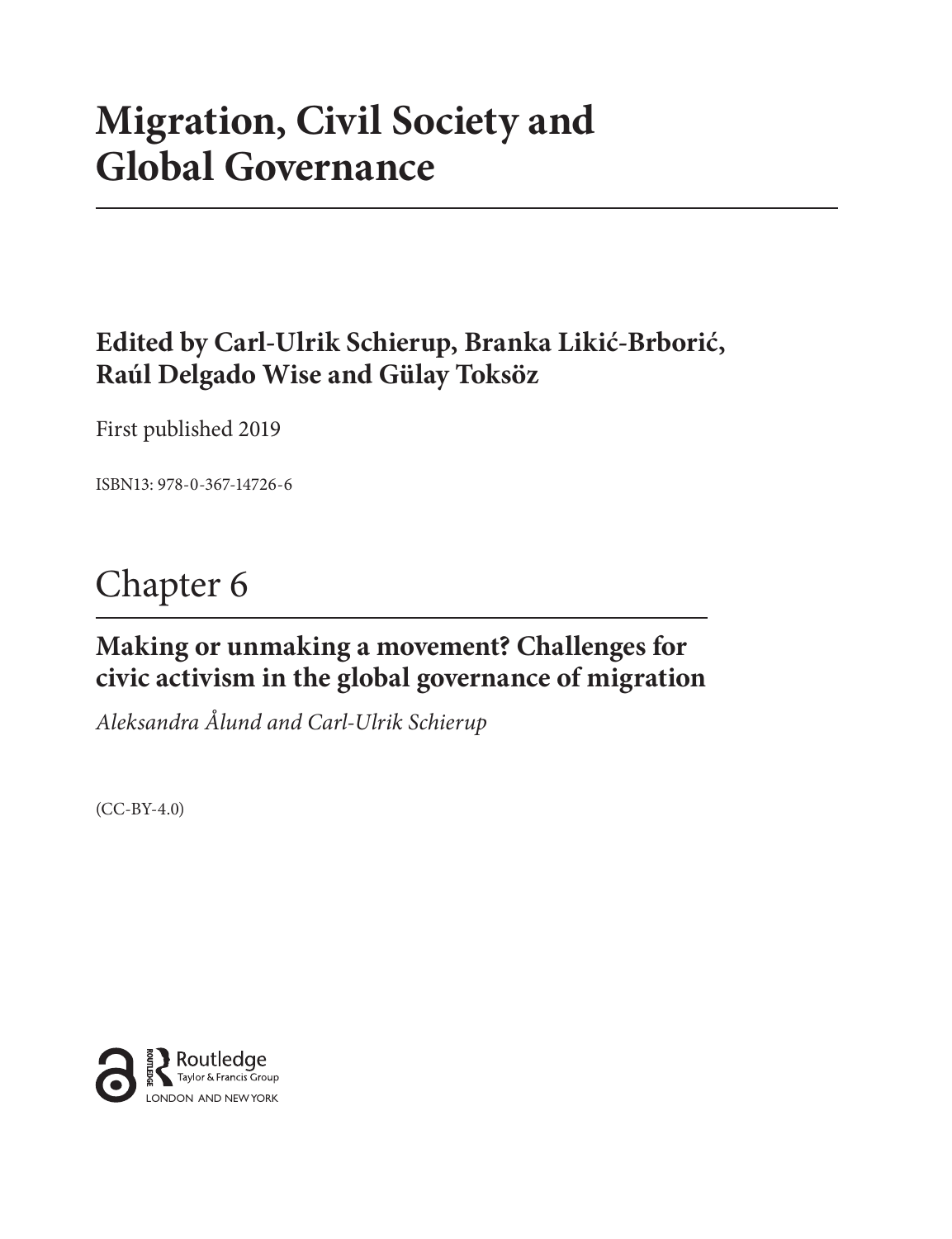## Making or unmaking a movement? Challenges for civic activism in the global governance of migration

Aleksandra Ålund and Carl-Ulrik Schierup

#### ABSTRACT

This article discusses dilemmas of global civic activism from a neo-Gramscian perspective as both subordinated and a potential challenge to hegemonic neoliberal order. With the investigational focus on the People's Global Action on Migration, Development and Human Rights (PGA) event, the space for civic activism relating to the intergovernmental Global Forum on Migration and Development (GFMD) and its associated Civil Society Days and Common Space is analysed. The article asks how the future of PGA activism may be influenced by its formalized representation within the GFMD. It posits that the PGA has landed at a crossroad between becoming a global activist counterhegemonic movement to a dominant neoliberal migration policy and being captured in a tokenist subordinated inclusion within a truncated 'invited space' for interchange. This ambiguous position jeopardizes its impact on global migration governance, discussed with reference to theories of transversal politics and issues of counterhegemonic alliance-building.

#### Introduction

At the centre of this paper are emergent civil society movements concerned with migrant's rights, and the political economy of neoliberal globalization. They question the precarisation of work and citizenship as well as dominant refugee and asylum politics. Such issues have since long been the object of critical research on civic activism and social movements.

Towards the end of the 1980s, Hall (1987) initiated a discussion of the relevance of Gramscian thought for understanding and acting politically in a profoundly transformed present. We live today, he observed, 'in an era when the old political identities are collapsing', raising questions on new political forms and a new cultural order. A new order emerges with a 'multiplicity of dispersed wills', 'heterogeneous aims', a 'pluralisation of modern cultural identities', and multiple centres of power (Hall, 1987, p. 20). The problem faced, Hall argued, is related to the capability of addressing this diversity of identities and social forces, unifying them within a common project across their differences. That means understanding – from an overall Gramscian perspective – civil society as an arena for mobilization, with contemporary social movements as a new political subject, subordinated to while also challenging neoliberal hegemony making.

Contemporary civil society organizations (CSOs) and movements demonstrate new forms of political participation, putting into question the growing democratic deficit of formal politics as well as

This is an Open Access article distributed under the terms of the Creative Commons Attribution License (http://creativecommons.org/licenses/by/4.0/), which permits unrestricted use, distribution, and reproduction in any medium, provided the original work is properly cited.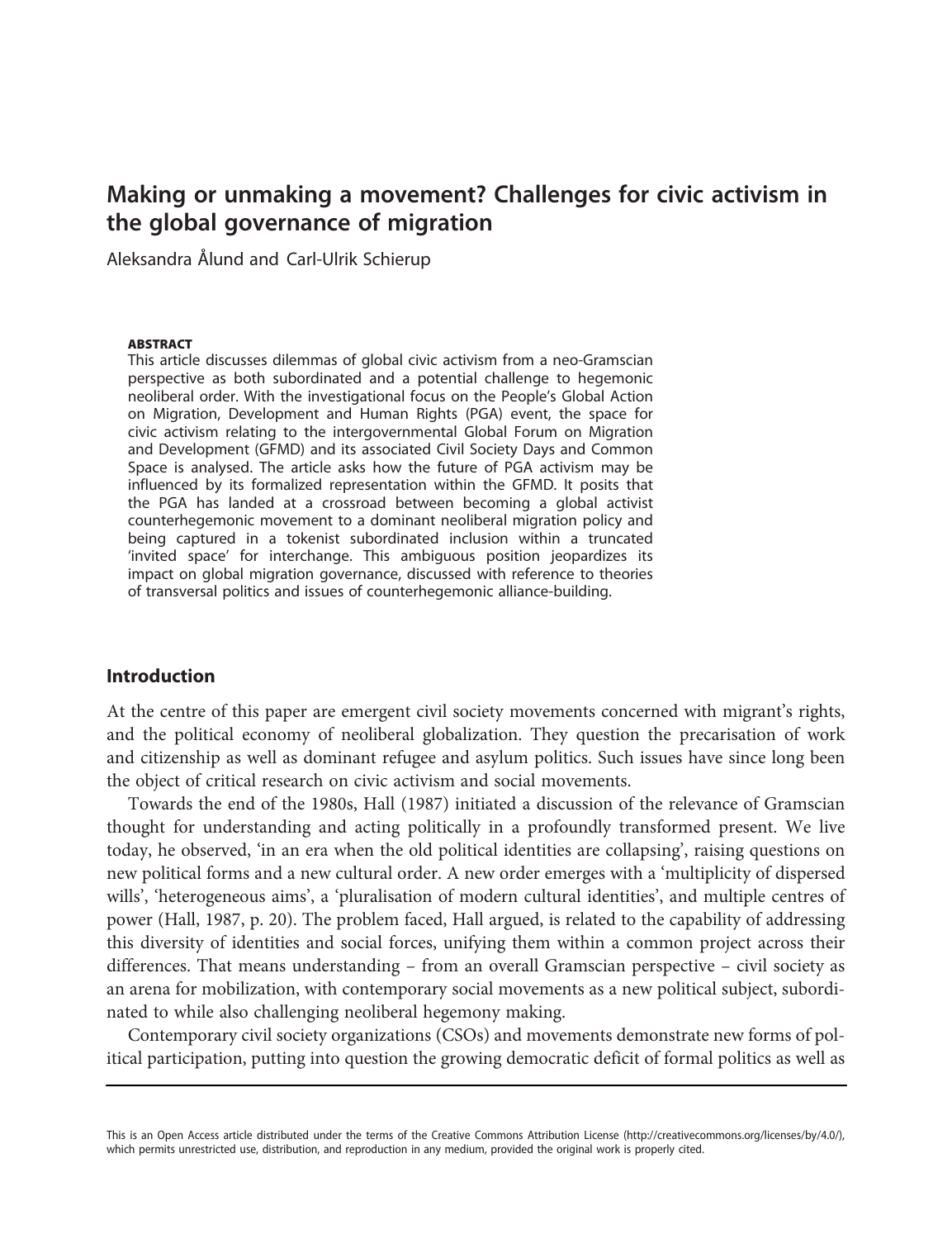'partnerships' between state, market, and civil society (Ålund, Schierup, & Neergaard, 2017). Inclusion through 'integrative' co-optation may mediate change but may, at the same time, defuse counterhegemonic discourses and activism of contending movements through appropriative consensus-making (Coy & Hedeen, 2007 [2005]), carrying 'uncertain futures for democratic possibilities' (Walton & Udayagiri, 2003, p. 309). From this vantage point, this paper aims to contribute to the critical theoretical discussion of what we, with Purcell (2009a, p. 291), call counterhegemonic movements – that is, 'movements that can both undermine the dominance of neoliberalism and construct concrete alternatives to it' (Walton & Udayagiri, 2003).

Grounded in a neo-Gramscian approach (Gill, 2003), we see our present historical moment as tendentially 'non-hegemonic' (Cox, 1983; Deak, 2005). This signifies more specifically an ostensibly hegemonic neoliberal 'end of history' in crisis challenged by cycles of contending movements (Funke, 2014). Yet, a morbid 'arrest of time' (Brown, 2005, p. 7) in the hiatus of which the new to be born can only be glimpsed through a looking glass darkly. Following Purcell (2009b, pp. 143–144), we discuss how unstable articulations of neoliberal hegemony mired in contradictions and legitimacy problems are challenged by counterhegemonic projects carried forth by movements of civil society; '[c]ounter-projects' that are not only 'possible', but indeed 'inevitable'. This posits social movement issues and prospects, Purcell (2009a, pp. 295–296) contends, in the orbit of the original Gramscian argument on hegemony by stating that 'the social field is too fragmented for one class (or, more generally, one group) to rule on its own'. It must 'widen itself … propagating itself throughout society … broadening its political identity' to incorporate, appropriate and subordinate a wider array of ideopolitical perspectives and interests (Purcell, 2009a). From this overall position, we interrogate which challenges, in terms of identity, direction, and position, are faced by global, network-based movements from two analytical perspectives; the internal dynamics in the formation and articulation of movements, and challenges faced by movements connected with a subordinated position within formalized spaces of governance. The first perspective is concerned with the constitution of networks of equivalence as developed by Purcell (2009a, p. 291) as an 'articulation of differentiated but equivalent popular struggles'. That is, broad coalitions of movements and groups that expose the political field as 'irreducibly plural', merging sameness and difference in terms of identity and agenda. The other main perspective concerns the limits of what has been theorized in terms of invited spaces (Gaventa, 2006) for civil society participation within intergovernmental fora.

We illustrate cardinal points through empirical reference to the case of the global network designated the People's Global Action on Migration, Development and Human Rights (here forth the PGA).<sup>1</sup> The PGA is a forum for a multitude of civil society activists; organizations, networks, and movements, including migrant and migrant advocacy organizations and individuals, researchers, trade unions, and faith organizations. It is mobilized as a campaign event during world governmental summits within the Global Forum on Migration and Development (GFMD), as well as periodically occurring UN summits concerned with migration and development. The PGA has sought to introduce an agenda onto the GFMD that represents the concerns of migrants, and to raise critical perspectives on human rights, labour rights, sustainable development, and the need to contest precarious livelihoods and the excessive exploitation of millions of the world's migrants.

The GFMD was initiated following the UN High Level Dialogue (UNHLD) on Migration and Development in 2006. It is the most inclusive state-led forum between governments, concerned with developing common policies for international migration. Although non-binding, and situated outside the UN system, it presents the most ambitious intergovernmental deliberations on a global governance framework on migration. Since 2007, the GFMD has figured as an arena for dialogue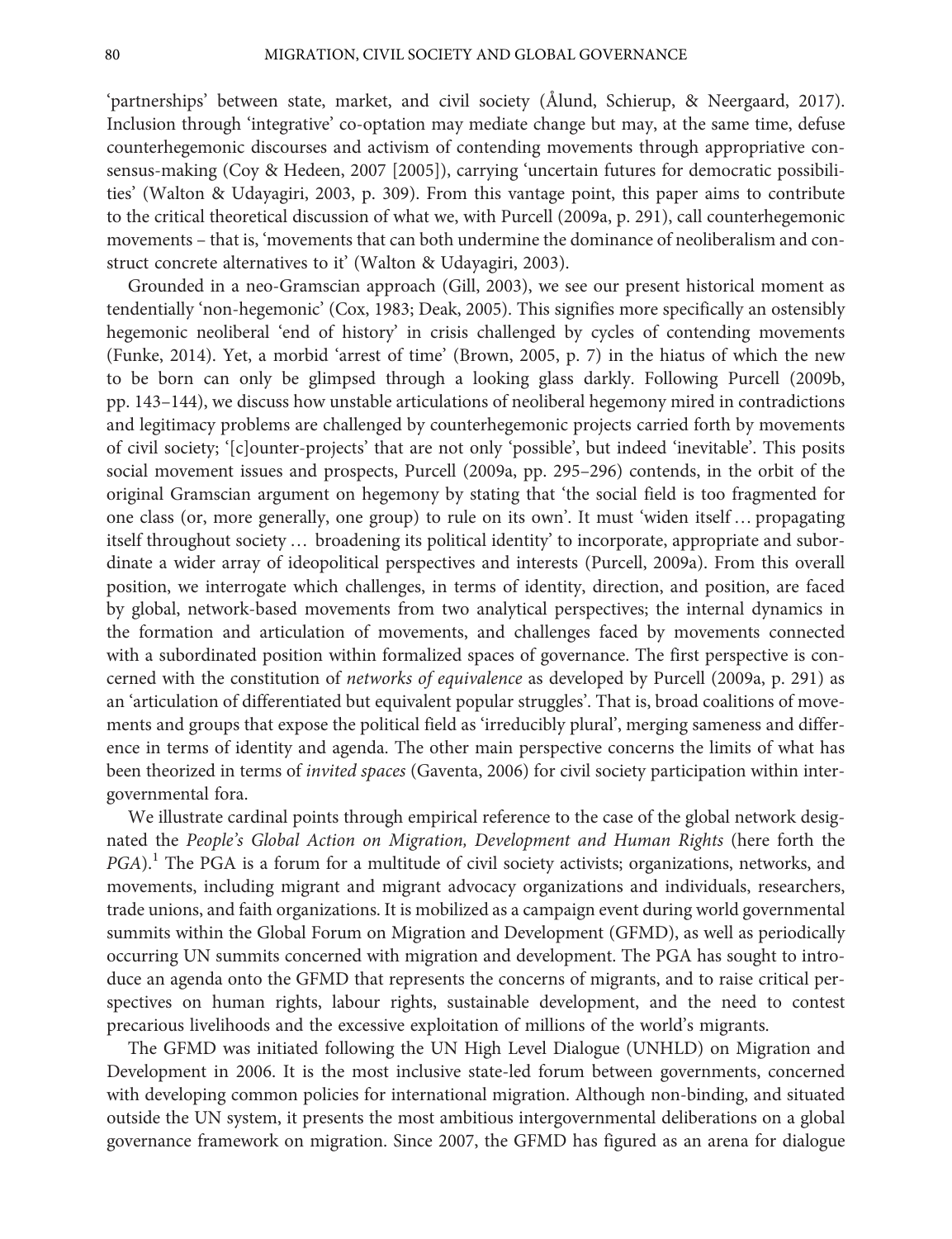between sending, receiving, and transiting states on standards for global migration governance. Yet, the GFMD process has remained embedded in the UN framework, homecoming to regularly occurring UNHLD follow-ups, the latest of which took place in New York in 2013.

The forum is meant to be informed by the exchange of ideas with international organizations, civil society, and business. Since its inception, the so-called Civil Society Days (CSD) have been organized as a side event to the GFMD meetings. Further, since the emergence of PGA (in 2006), as a collaborative network of CSOs on the issues of migration and development, the quest for human/labour rights has become a central demand to voice within the formalized fora of the GFMD/UNHLD process. However, the PGA has come to face problems concerning deliberations within fora for global governance of migration. While the PGA has created a space for repeated appearances preceding and subsequently represented within GFMD/CSD, the movement has landed at a crossroad between representing an activist counterhegemonic movement and a position marked by a subordinated inclusion within the GFMD/UNHLD process. On this background, we reflect upon the trajectories of contestative movement activism in relation to contemporary governance.

While others have ventured in some detail into the constitution of a contestative global civil society movement for migrant rights (Piper, 2015; Rother, 2009), our purpose is to illustrate points in our theoretical discourse through commenting on impasses encountered by the PGA at crucial crossroads in the later part of its trajectory. The question we posit is whether the 'PGA' has become the insignia of a social movement in unmaking rather than in the making?

#### Progress and prospects for the making of a 'new' global movement

A growing body of research has called attention to the issue of the 'new' in contemporary social movements, depicting differences between what is perceived as 'old', 'new', and 'new-new' social movements. New social movement theorists (Melucci, 1989; Offe, 1985; Touraine, 1987) claim these movements differ from the 'old' – in particular from the labour movement – mainly in terms of more composite social bases (mixed) and forms of organization (localized, informal, and temporal). Feixa, Pereira, and Juris (2009) argue that globalization has resulted in 'new-new' globalized social movements (NNSM). While organized around informal networks, NNSM link locally rooted struggles to national and global events. Thus, they are 'like the neoliberal system these movements oppose', situated in a globally networked space (Feixa, Pereira, & Juris, 2009, pp. 421–422). NNMS, they continue, 'highlight the transformations and social conflicts associated with the consolidation of informational capitalism', merging generations, genders, ethnicities, and territories, within unstable networks.

As originally imagined and devised, the highly composite global network and yearly event, the PGA, demonstrate the importance and veracity of critical interventions on issues connected with the emergence of a neoliberal migration policy regime (Schierup, Ålund, & Likić-Brborić, 2015). The PGA was first constituted as a global civil society network event which was critically counterpoised to the UNHLD on International Migration and Development in 2006. As noted above, the UNHLD resulted in the institutionalization of the intergovernmental forum, the GFMD, as a yearly event. Since then, the PGA has recurrently taken place, parallel to, and critically counterpoising, yearly GFMD intergovernmental meetings. This began in Brussels 2007, and was followed by Manila 2008, Athens 2009, Mexico City 2010, Geneva 2011, Port Louis 2012, New York City 2013 (in conjunction with a second UNHLD), Stockholm 2014, Istanbul 2015, Dhaka 2016, and Berlin 2017. In its original form, the PGA brought together a multitude of critical networks, organizations, and movements from across six continents, while tilting towards a marked 'southern' political and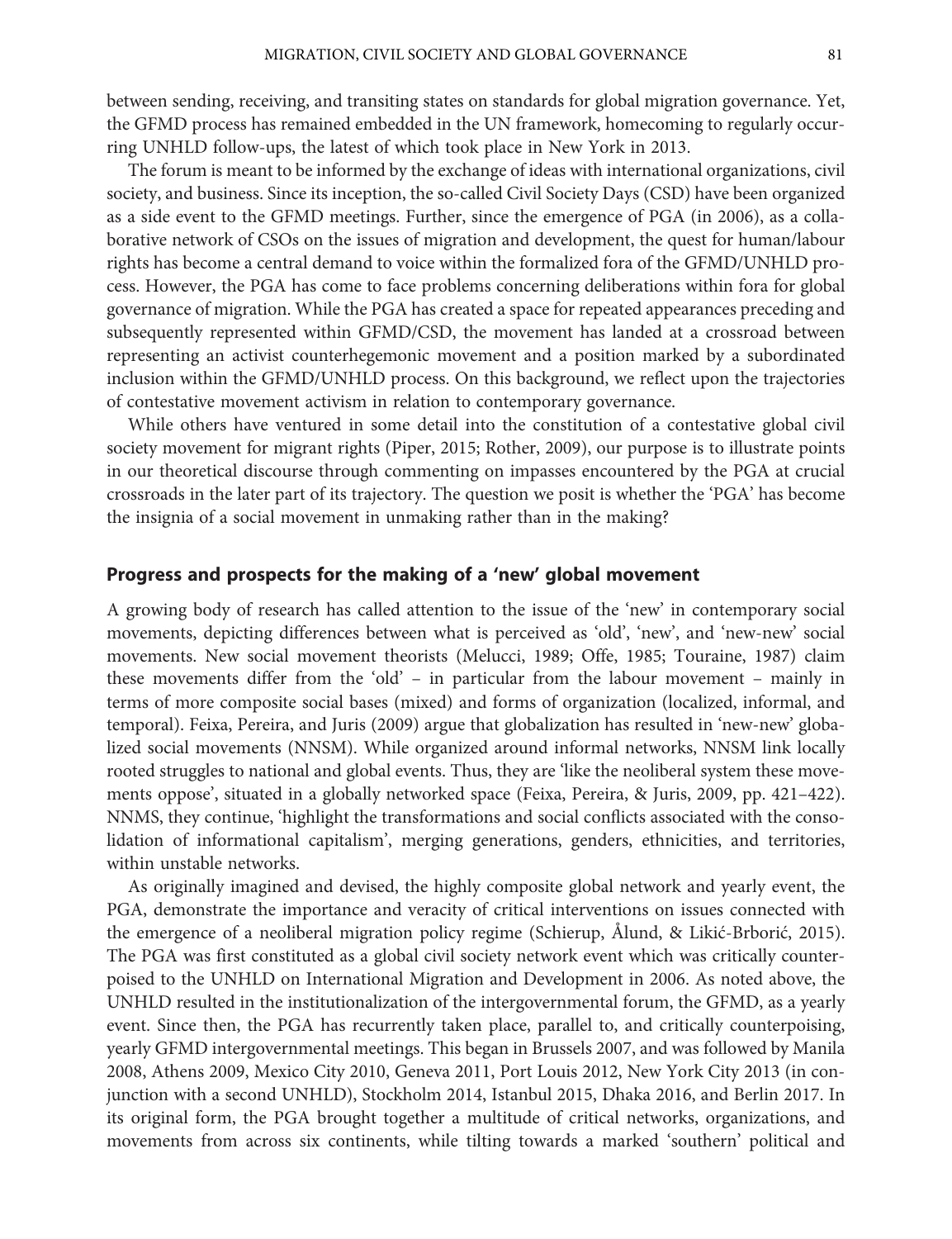organizational perspective. It amalgamated perspectives of 'new' diaspora movements and migrant advocacy organizations with those of a multiplicity of organizations of labour, representing 'old' as well as 'new' moral-political and organizational union orientations. The PGA as a whole appeared indeed in the stature of a 'new-new' type of global network and event. Concerning an original counterhegemonic orientation, this invites comparison with the World Social Forum on Migrations (WSFM) – founded in São Paulo as a key feature of the World Social Forum (WSF) – indicating that 'another world is possible'.

The contestative character of the PGA, as an event born out of the alter-globalization movement, was clearly expressed in its first world summits, organized as counterpoints to GFMD intergovernmental meetings, including the PGA in Mexico City, 2010. 'We are human beings with rights to mobility, freedom of speech, decent work and social protection – not a commodity', is a pledge cited from the PGA's statement targeted at the Mexican GFMD governmental forum. It echoes Polanyi's (2001 [1944]) radical critique in the Great Transformation, denouncing the unchecked commodification of labour, embodied in the migration of precarious workers from the south.

The 'International Working Group' (IWG), responsible for organizing the 2010 PGA in Mexico City, had ambitious goals in terms of building a movement that would shape a continuous policy deliberation in favour of labour, social, civic, and human rights for migrants and rebalance asymmetric power relations in the governance of migration and development in favour of 'southern' interests. The IWG included migrant umbrella federations, organizations, and networks situated in Asia, the Americas, Africa, and Europe (representing numerous community-based migrant organizations and migrant advocacy groups), as well as the Global Unions Federation (representing affiliated unions distributed over a wide array of trades) and a Mexican-based critical think tank (PGA, 2010). The Mexican PGA venue gathered more than 800 delegates from across the 6 continents, representing migrant/diaspora organizations, migrant advocacy organizations, faith-based solidarity organizations, trade unions, and academics. The venue gave witness to what Motta (2011, p. 179), in her discussion of academic versus social movement epistemology, described as 'developing utopias as part of the process of creating alternative logics of being and doing' trusting that 'movements … can develop theoretical knowledge via a systematisation based on their political experiences'.

Regarding the importance of Mexico 2010, it should be added that the PGA obtained for the first time the opportunity to delegate representatives to CSD and a newly instituted 'Common Space' (CS) for governmental/civil society interchange, thereby acquiring a formally acknowledged place relating to the GFMD. Yet, from our participation in a range of plenums and workshops, we could also observe a range of actual or potential rifts between the motley collection of widely different networks and organizations, represented in or relating to the PGA/CSD/CS. They counted potential dissentions between labour unions and other CSOs, between different regionally situated organizations and networks, and organizations with differential positionality relating to regional, national, or local governance frameworks. This calls for an analysis of the potential challenges and pitfalls contingent on the contemporary plurality and fragmented character of social movements, and of perspectives for their formation as political subjects.

It is problematic that, as discussed by Rother (2013), there is an innate controversy between civil society actors that rely on 'outside–inside' as opposed to 'outside' strategies and tactics in relation to hegemonic discourses and institutions of governance in promoting their aims. Nevertheless, an 'outside–inside' strategy dominates the direction of the PGA. Endeavouring to promote a rights-based migration regime, it has built on global grassroots mobilization, but with the rationale of instituting a civil society agenda within major intergovernmental fora; a war of position for neoliberal times (Gramsci, 1971). A rival civil society tactic, reminiscent of a contemporary war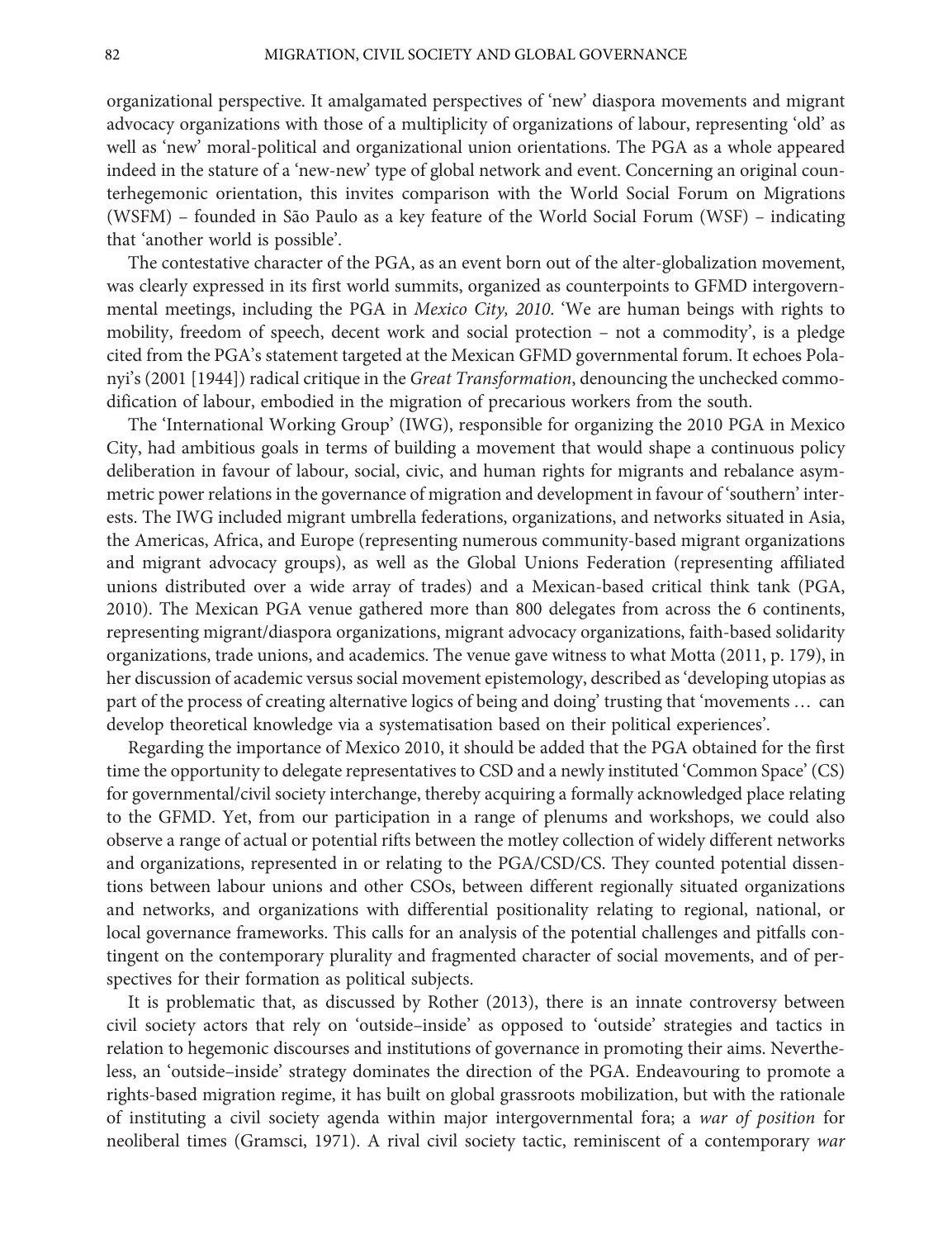of movement, has aimed to criticize and counter this dominant strategy. It puts its stakes on global alliance-making from the bottom-up, with insistent claims from the 'outside' matched by a distanced scepticism rejecting a disciplining of civil society within intergovernmental fora.<sup>2</sup> This unsettled enigma has followed the global movement for migrant rights from its beginnings until today.

#### Networks of equivalence – social movement as a political subject

Departing from a Gramscian understanding of CSO and its relation to policy, Purcell (2009a) discusses the ways that fragmented struggles within global movements of the present can be brought together without ending in a uniform whole or becoming subordinated to other struggles. Like Hall (1987), he sees the work of Gramsci as the starting point to reach beyond a reductionist approach to political movements and, at the same time, still develop a collective and coordinated struggle with the potential to transform existing power relations.

With this in mind, Purcell develops the notion of 'networks of equivalence', perceived as broad coalitions that bring 'together many different struggles, movements and groups' (2009a, p. 279). In this process of coming together, there is a complex relation between sameness and difference (Purcell, 2009a, p. 279). With reference to Gramsci (1971) and Laclau and Mouffe (1985), Purcell elaborates on the notions of articulation and equivalence. This is devised to 'capture how groups join together into a counterhegemonic formation', constructing a shared common sense and a collective articulation of a new political will 'without dissolving differences into a homogenous unity' (Purcell, 2009a, p. 303), a coalitional movement amalgamating multiple subject positions.

#### Transversal dialogues?

This issue of a movement becoming a political subject in its own right begs for widening the space for different voices to be heard. It invites, in effect, a recapturing of a rich legacy in feminist debates.

Criticism of ethnocentricity in the mainstream feminist discourse was initiated by black feminists in the United States and Britain in the early 1980s. The essential aspects of this critique concerned the problems of either the 'invisibility' of black and ethnic women in the writings of white feminists, or their 'visibility' as victims. But, it was particularly the critique of the 'victim' perspective that opened up for new understandings of the relationship between colonial and post-colonial imaginaries, images and the struggles for the Self among oppressed peoples.

The recognition of black, ethnic, and migrant women in the texts and politics of mainstream feminism has since the 1990s been a prominent theme within international feminist studies. The perception of diversity as a threat has gradually been replaced by claims for the development of a politics of recognition for different voices in joint 'transversal' dialogues (Yuval-Davis, 1999). In order to find new modes of articulation between the universal and particular concepts such as 'differentiated universalism' (Lister, 1996) and 'transversal dialogue' (Yuval-Davis, 1999), express the need to bring forth the recognition of socio-cultural particularity into universalism, without overshadowing socially constructed inequalities appearing as divergences (Lister, 1996).

Particularly, Yuval-Davis (1999) discusses the notion of transversal dialogue within the context of 'transversal politics', aiming to bridge diversity across, for example, ethnic and political boundaries. She criticizes what she sees as an overstated confidence in universalism in discourses of feminist sisterhood, but also a limitless relativism of 'difference' caring with it cleavages and fragmentation. Yuval-Davis argues that differences, related to social, economic, and political power, should be acknowledged without replacing the notion of equality. Relating to the epistemology of stand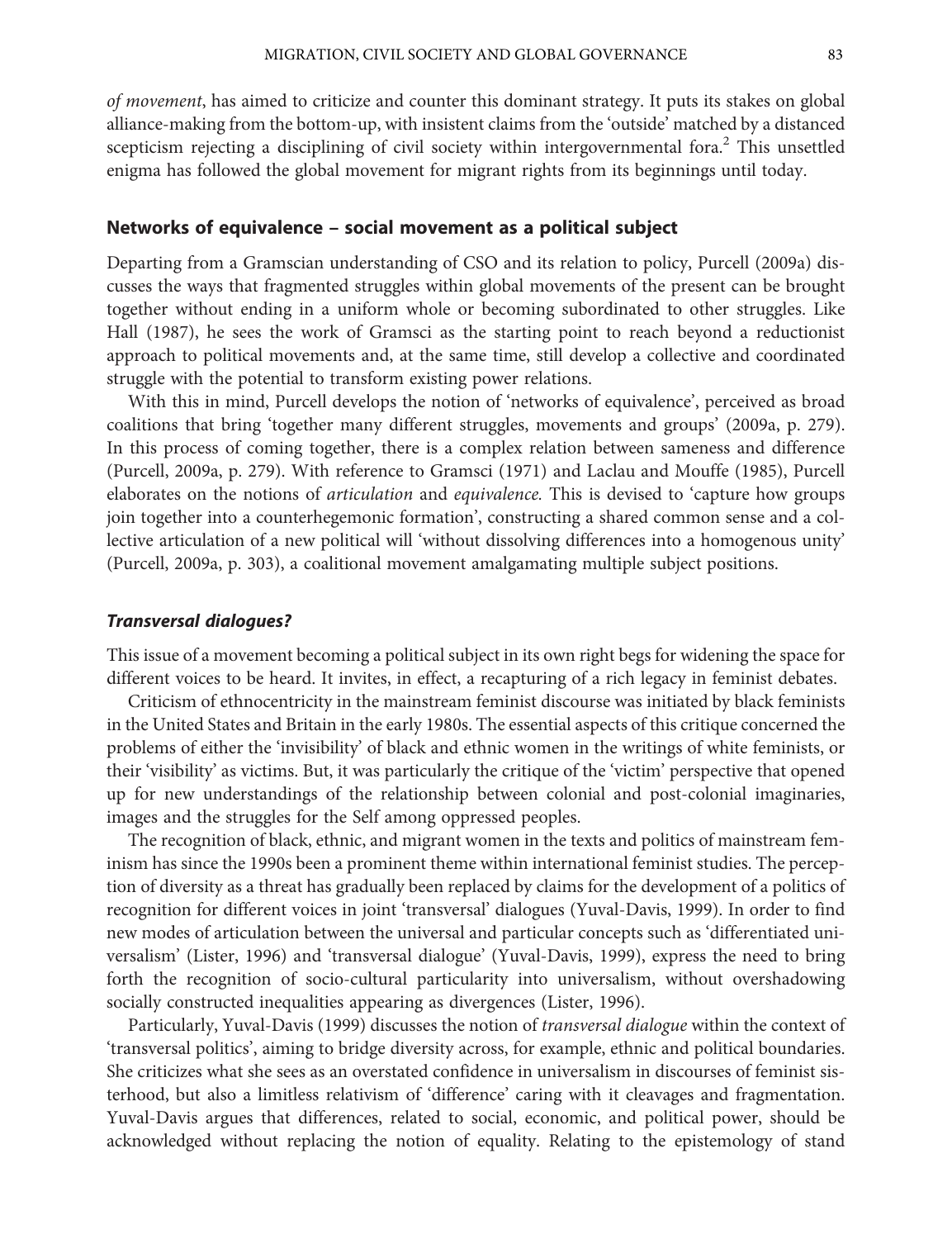point feminism, she explains the need to recognize that just one position (gender for example) is 'unfinished'. She sees, at the same time, the need for the recognition of an interconnection of other positions in terms of social, economic, political, or cultural inequality. To this end, the notion of transversal dialogue, Yuval-Davis alleges, could be important in advancing democratic deficits within contemporary social movements in order to avoid either 'over universalism' or 'over relativism'. Thus conceived, 'transversal politics' stands out as an alternative to an assimilationist, ostensibly 'universalistic' politics on the traditional left, but at the same time also to a fragmenting identity politics obsessed with 'difference'.

Let us now relate transversal dialogues to the issue of the global movement for migrant rights. In this connection, there is a diacritical watershed between labour unions, on the one side, and other organizations and movements of civil society such as migrant organizations and an array of NGOs, on the other. They have different management styles and approaches to tackling inequality. While the latter tend to congregate around demands propagating 'human rights', often packed in a moralistic discourse, the legitimacy and mandate of the former do not depend on a human rights discourse. Rather, trade unions obtain their organizing mandate from workers who need collective representation to face employers and the state (Schierup, Munck, Likic-Brboric, & Neergaard, 2015, p. 12). They are often very formal organizations, which tend not to engage with the informal economy or people whose livelihoods are most precarious. NGO programmes, on their part, are often 'concerned with manifestations of extreme poverty and are accustomed to working in the informal sector but they have little sense of the significance of labour rights as such' (Piper & Grugel, 2015). While trade unions may be slow to act, although have long term and overtly political horizons, NGOs are often project-based, dependent on a constant struggle for government or corporate funding, and tend towards settling with a 'watchdog role'.

On this background, a dialogue traversing differences and potential controversies is necessary (Piper & Grugel, 2015) in order to accomplish a counterhegemonic formation capable of sustaining demands for a restructured global governance of migration. Such a dialogue indeed was vivid on the occasion of the 2010 PGA and that year's CS days in the GFMD. But, later events would demonstrate that a window of opportunity limited to vague promises of 'respect for human rights' does not provide an adequate discursive and institutional space for productive transversal dialogue and powerful and sustainable alliances traversing these divides within a wider civil society.

#### The limits of invited spaces

Any movement of civil society, operating within the framework of dominant institutions – be they local, national, or transnational – face risks connected with co-optation. It has indeed been inferred that the current public attention paid to civil society and new social movements are related to the preceding decades' neoliberal reorientation – a process in which CSOs have become key players involved with the expansion of market principles. Kaldor (2003), for one, discussing the dilemmas of global civil society in the context of wars and complex emergencies, links imaginaries and agency of contemporary social movements to the transformation of civil society from an 'activist' into a neoliberal model. Here, civil society functions as a substitute for the state, which has pulled back from public service delivery, with the consequence of social movements turning into a market of NGOs/ INGOs. Becoming institutionalized, they service functions of a retiring state, including human rights consultation, combating poverty, conflict resolution, education, and training in democracy and citizenship. In contemporary development studies, CSO/ICSOs have increasingly been seen and engaged as central agents for the promotion of democracy in the governance of developmental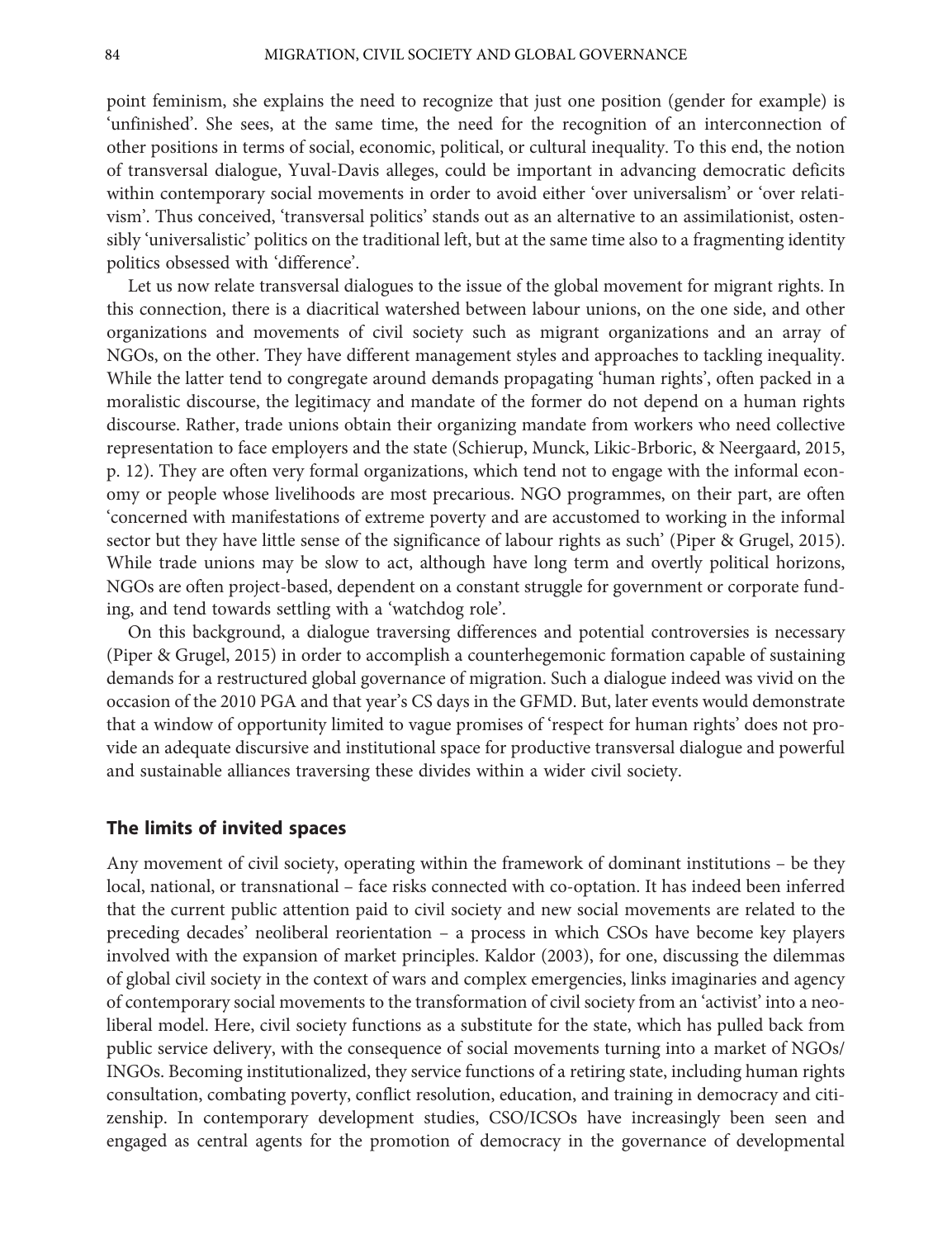processes. But, as contended by Veltmeyer (2009, p. 90), in the course of their engagement in 'participatory development', they have been induced to adopt tactics of subtle deliberation rather than 'confrontationalist politics of direct action'. In this process, they have often become transformed from contentious movements into institutionalized and pragmatically orientated NGOs. It is a development which is inherently connected with the dynamics and limitations of invited spaces for civil society participation in contemporary forms of governance.

The concept of 'invited spaces' originates from the work of Brock, Gaventa, and Cornwall (2001). It was further developed in different contexts by, for example, Cornwall (2002), Gaventa (2006), and Miraftab (2004, 2009). Invited spaces are, as argued by Gaventa (2006, pp. 26–27), related to participatory governance, formalized at different levels from local government, to national policy and even in global policy forums. Aiming at the creation of more open arenas for citizen participation, citizens 'are invited to participate by various kinds of authorities and organisations, be they government, supranational agencies or non-governmental organisations'. These spaces are 'either institutionalised ongoing, or more transient, through one-off forms of consultation' (Gaventa, 2006, pp. 26–27).

Referring to Cornwall (2002), Miraftab (2004) applies the notion of invited spaces in her analyses of local governance in Cape Town, South Africa. She defines invited spaces 'as the ones occupied by those grassroots and their allied non-governmental organizations that are legitimized by donors and government interventions' (Miraftab, 2004, p. 1). She furthers that 'invented' spaces are in contrast those also occupied by the grassroots and claimed by their collective action, but directly confronting the authorities and the status quo. Either through inventing new spaces, re-appropriating old ones or by moving between these spaces, grassroots movements employ counterhegemonic practices in order to 'expose and upset the normalized relations of dominance' (Miraftab, 2004). Or spoken through a Gramscian terminology, they launch a war of position (Miraftab, 2009, p. 34).

Counterhegemonic movements can be strengthened in the processes of state decentralization and the related emergence of new forms of local governance. This global trend, on one side, can provide openings for grassroots movements and other forms of social justice struggles to be recognized through local formal channels for citizen participation and claims within formalized spaces of *invited* dialogues. Thus, Miraftab (2009, p. 34) maintains that '[t]hrough persistent counter-hegemonic practices, these movements expose and upset the normalized relations of dominance'. But, a hegemonic move from above that institutionalizes participatory development and supports partnerships between states and NGOs can also result in the institutionalization and de-politization of grassroots movements.

#### Pacification through appropriation?

Pacification through appropriation appears indeed to be relevant for the development of the PGA. It resounds in comments from William Gois – the leader of Migrant Forum in Asia and an important organizer of PGA events during years – related to the PGA's position and impact, expressing worries relating to an eventual appropriation of PGA language officially for governments and multilateral organizations. Might it mean recognition or pacification, he pondered in his concluding statement at the seventh global summit of the PGA, organised in New York, October 2013, as a parallel civil society event to the UNHLD on Migration and Development, realized through commitment by local CSOs.

The New York HLD (NY HLD) had been preceded by the formation of the Global Coalition of Migration  $(GCM)<sup>3</sup>$  as a standing representative body of regional and international networks of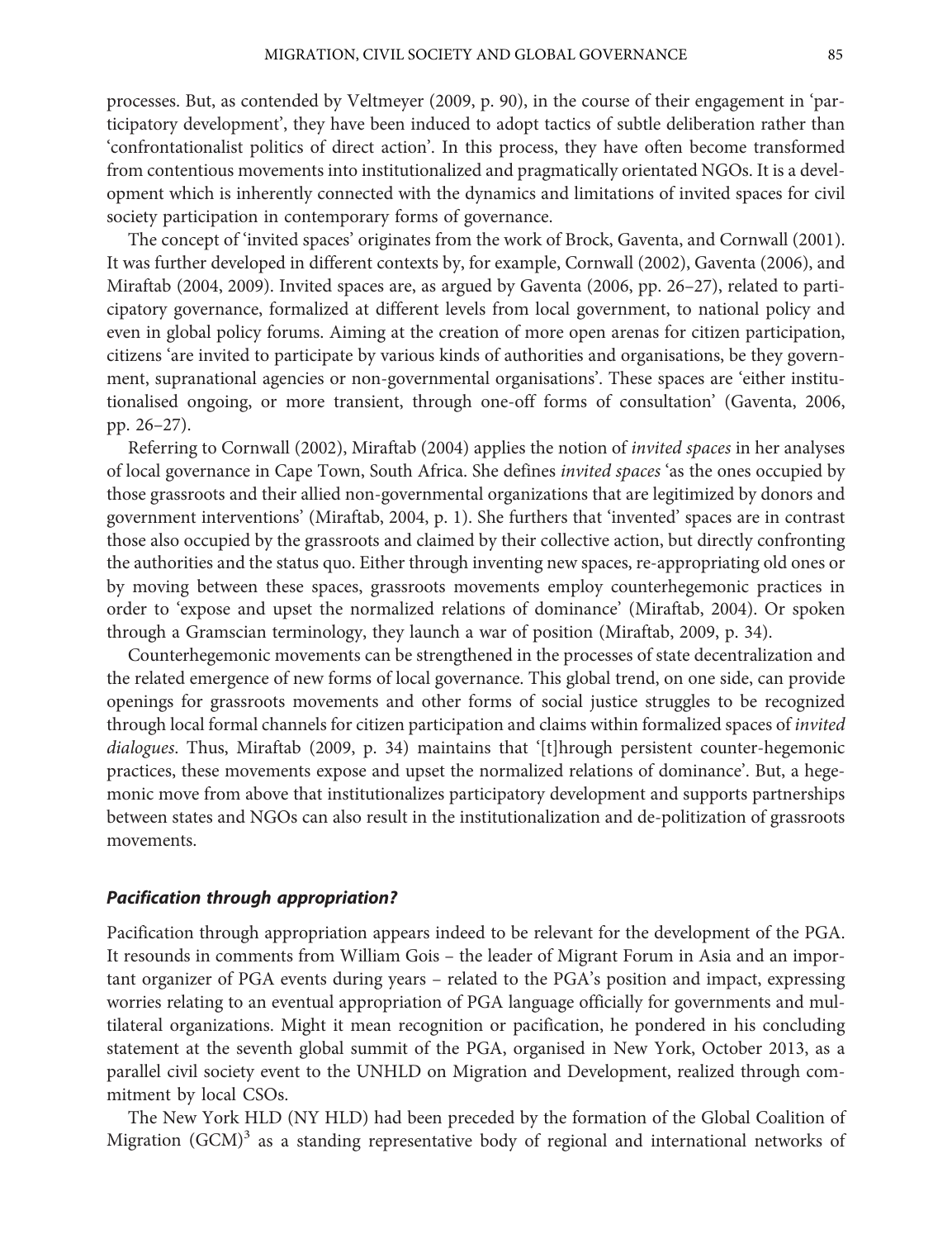migrant associations, migrant rights organizations and advocates, trade unions, faith groups and academia, covering most major regions of the globe. It was constituted on the basis of the mobilization that had taken place since 2006 within fora such as the WSFM and the PGA. It had coordinated one year's scrupulous work laid down in elaborating a five-year action plan to be presented to the governments and international organizations on the occasion of the HLD. Yet, the actual results of the HLD were less than pleasing for many.

While Gois' statement at the New York PGA reflected ambiguity, an open letter to the UN Secretary, Ban Kimoon, by the powerful Global Unions (member of the GCM) expressed, in a highly critical idiom, a frustration with the GFMD process in general, and the HLD in particular. Here, the governments and the UN's 'invited space' for deliberations with civil society stands out as at best symbolic, but in reality is monitored and disciplined by a screening process through which:

[a]t every juncture in the process, civil society members have faced significant roadblocks. For over a year, hundreds of representatives from national, regional and international organisations met in over 20 preparatory events around the world and in a UN civil society hearing to develop our inputs to the HLD. Despite this great effort to achieve shared analyses, it appears those views will be ignored. (Global Unions, 2013)

The 2013 HLD expressed a modus operandi of hegemonic governance. The letter brings this out further, through which the organizations that represent workers were effectively excluded from having any voice in the scant civil society hearings that actually took place. 'A major labour recruiter granted an award by the World Economic Forum for operating an "ethical labour supply company" was given an opportunity to address member states, as was a for-profit development firm', argues Flecker (2014) in a similar critique of the 2013 HLD, 'but not the civil society rapporteur who had been pre-selected earlier in the year, nor representatives from any organizations that represent workers'.

It was conceivably, by inference, a way of marginalizing the labour unions in their capacity of the most critical, politicized, and potentially powerful partner in the global movement for migrant rights, which had for years been developing within fora like the WSFM and the PGA, while, at the same time extending the space for more complacent and readily co-opted actors. The consequences have been dismal in sapping the engagement of international unions in the GFMD process, as well as in amputating a necessary and productive transversal dialogue between organized labour and other civil society solidarity organizations. It appeared to harbinger the beginning of the end of the PGA as a viable 'invented space' running in tandem with its co-optation and neutralization as a dynamic politicized forum.

In particular, the GFMD and UN's systems increased gravitation towards the propagation of policies mainstreaming temporary and circular migration as universal win-win-win formula (for emigration countries, receiving countries, and migrants themselves) $4$  has become a stumbling block for trade union engagement. In conjunction with an apparent incapability of an organized civil society to place radical alternatives onto the agenda, this has continued to estrange a variety of trade union activists, envisaging damaging effects of temporary schemes for labour and to social cohesion. Former PGA activist, Flecker (2011, p. 53), for one, concludes the following in an analysis (on behalf of the Canadian Labour congress) of Canada's temporary worker schemes, commonly held out in intergovernmental meetings as an ideal model to follow by others:

Canada's Temporary Foreign Worker Program is far from being a model initiative. Given the experiences of the Canadian labour movement, it is abundantly clear that the program's design permits the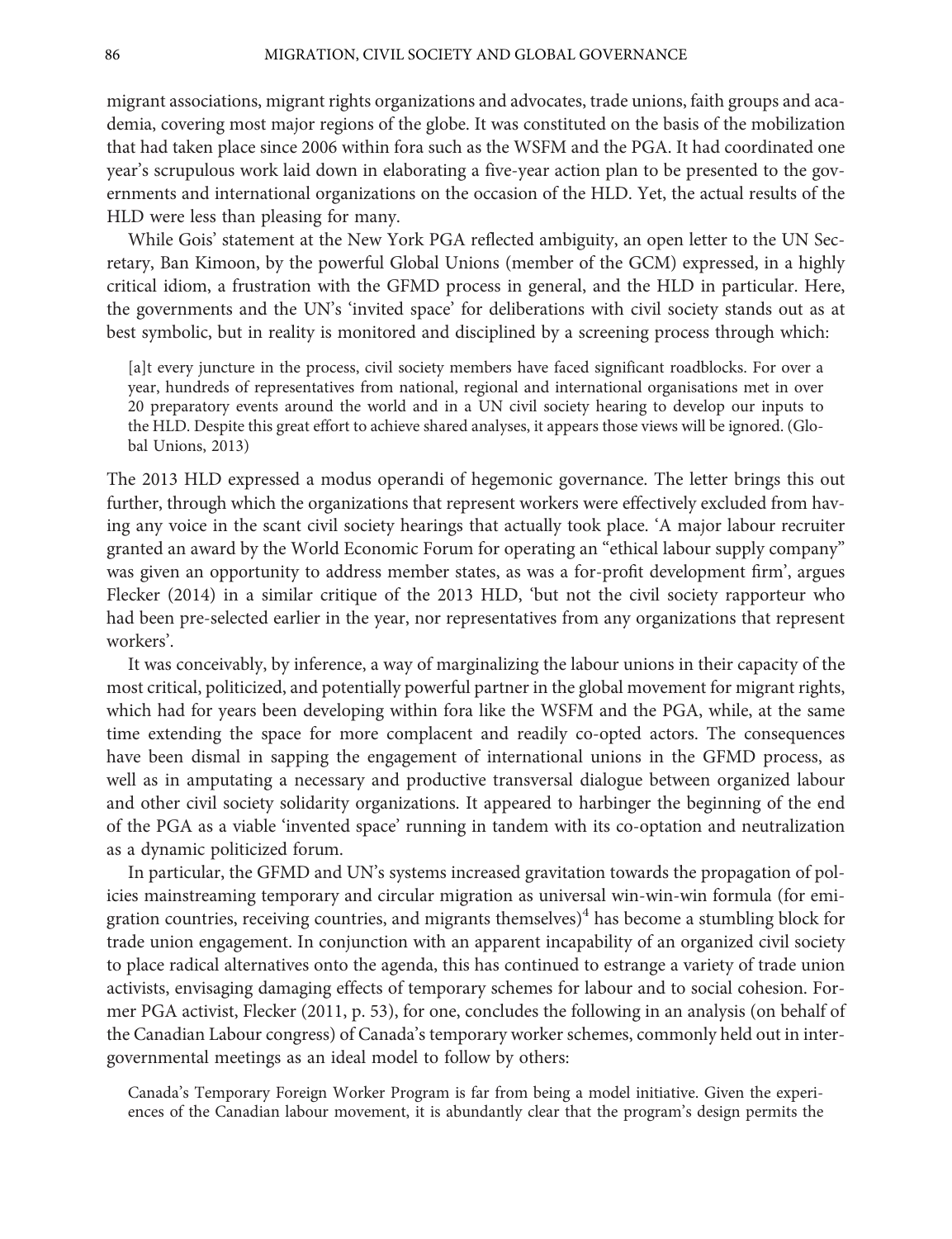exploitation of migrant workers. It operates to serve employers' interests with little meaningful regard for compliance, monitoring, or enforcement of national or subnational labour standards.

#### Screening, embedding and NGOizing civil society

While Mexico 2010 could be seen as a high-point concerning the potentiality of the PGA as an outside–inside civil society player related to the global governance of migration, the occasion of the UNHLD can be seen as a critical marker of its decline. This concerns both its potential as a node for transversal dialogue within a variegated civil society, and its impact within the 'invited space' of the GFMD.

After the NY HLD, a further confirmation of an uncritical win-win-win formula of temporary migration as the standard baseline for deliberation, could be observed in subsequent GFMDs in Stockholm 2014 and Istanbul 2015, with Sweden and Turkey as respective host countries. It stood forth as a settled preference, which did not help to further promote the engagement of trade unions in a transversal dialogue within civil society, nor, through inference, to strengthen the clout of the PGA's 'outside–inside' strategy vis-à-vis the GFMD. The marginalization of trade union perspectives in the forum was, at the same time, exacerbated through a changing balance of power and influence between the International Labour Organization (ILO) and the International Organization for Migration in favour of the latter. It has implied a predilection towards a neoliberal perspective on the management of migration in general (Flecker, 2014; Likic-Brboric & Schierup, 2015).

In tandem with the increasing fading out of the PGA's outside–inside strategy, post-NY HLD, the International Catholic Migration Commission (ICMC) – a since long established humanitarian INGO within the field of migration – came to undertake the task of embedding and NGOizing global civil society agency within the GFMD process. It was a mission instrumentalized on the occasion of the Stockholm CSD/GFMD through founding the Migration and Development Civil Society Network (MADE), predominantly funded by European governments and largely loyal to preferences inscribed in the mainstream EU migration governance framework. The ICMC was also accorded a gate-keeping role in channelling GFMD-related funding earmarked for financing participation of civil society delegates in the CSD and thereby, indirectly, also in the PGA summits adjacent to the GFMD/CSD.

In the case of the Stockholm GFMD, 2014, the type of screening process criticized by the Global Unions in New York could be observed in action on the (Swedish) national level. Here, the ICMC's local Swedish sister organization, Caritas Sweden, was, on behalf of the ICMC and in close collaboration with the Swedish government, put in charge of the preparatory selection of delegates for the CSD and CS of that year's GFMD. From our discussions with the migration policy responsible in the Swedish Trade Union Confederation (LO) during the Spring of 2014, we could record frustration and anger, similar to what was expressed in the Global Unions' letter to the UN General Secretary in 2013. It was provoked by feelings of belittlement, without the space for expressing views, which diverged from those of the Swedish government and the dominant GFMD line. It appeared decisive for a remarkable absence of interest, from the unions, in the CSD and in a PGA, which had – void of independent funding sources – at this stage, become highly dependent on the ICMC which was now in command of screening and financing civil society delegates to the GFMD. Through this, the ICMC was also indirectly responsible for the participation of the very same individuals in the PGA, in advance of the GFMD. A similar critique from the unions, as in New York, 2013, and Stockholm 2014, was made in a briefing paper by Global Unions (2015) on the GFMD process in Istanbul 2015. The paper expressed concerns about the slow progress made by the GFMD in terms of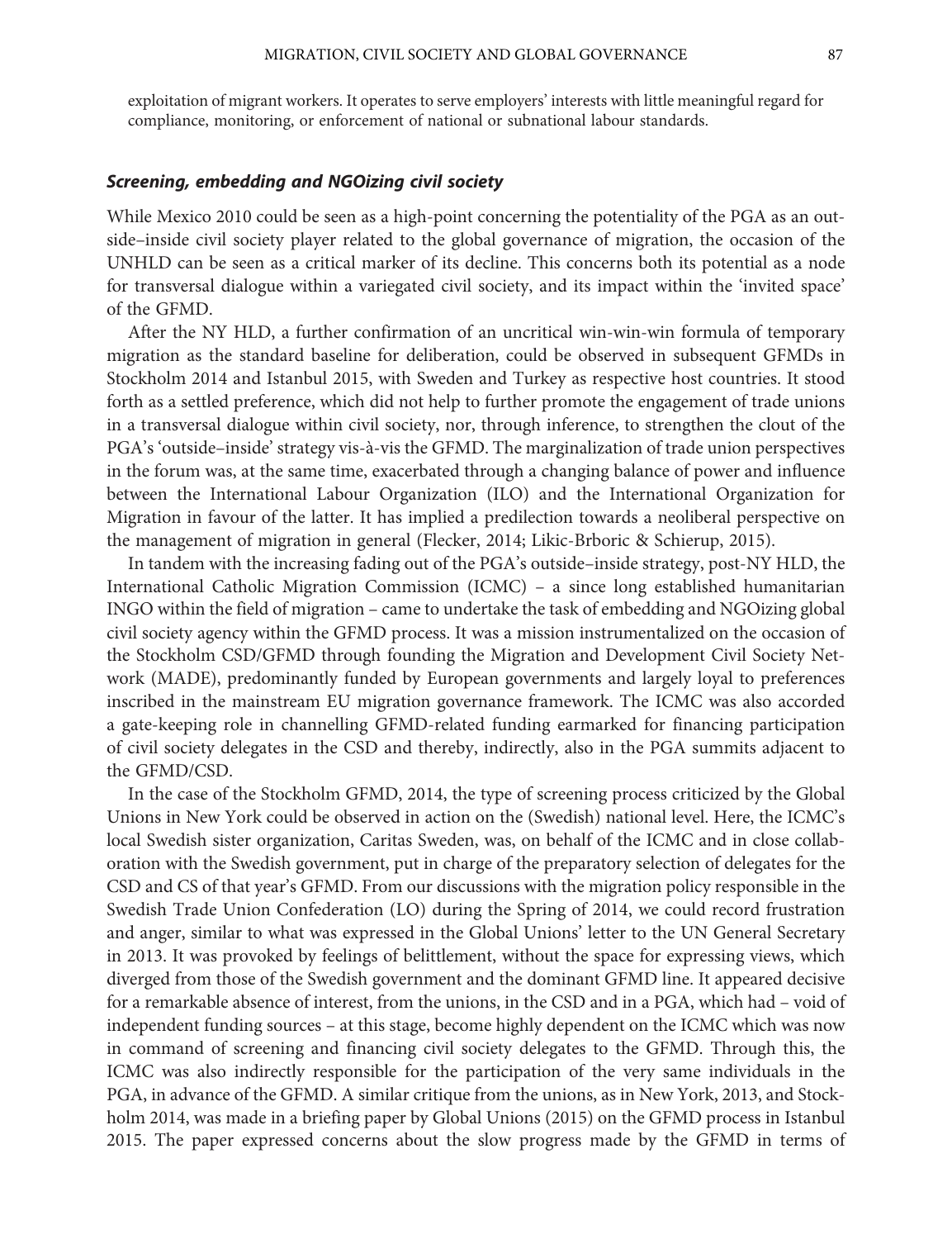accountability, transparency, and inclusivity, and about a growing impact of the business community in migration policy, with unions and civil society in general relegated to a peripheral space. It opted for an ILO-led tripartite model of consultations in partnership with migrant workers' associations.

On the background of a frail impetus and a flagging coherence of civil society, in particular concerning the partnership between unions and other civil society actors, the PGA meeting in Istanbul was to become a turning point, marked by self-critical reflection. At this meeting, preceding the Istanbul GFMD, the aforementioned William Gois expressed clearly what it meant in terms of nostalgia 'for the spirit that once existed' in pondering:<sup>5</sup> 'We thought that we have a synchronised focus on Human Rights. We started losing that spirit and have to go back to the roots … we have to find it again'. Comments from the floor further clarified what is at stake with the PGA: 'It is being institutionalised … Rather than to speak about what is the real agenda we are spending too much time on who is chairing discussions in the CSD/CS … While becoming a chair you cannot criticise'.

#### Enigmas of civic activism: straddling policy, political, and democratic spaces

This 'losing of the spirit' and becoming institutionalized within invited spaces related to neoliberal governance is, evidently not particular for the PGA, but generally problematic, widely discussed among civil society activists as well as in the social sciences.

Gaventa (2006, p. 23), for one, argues in discussing new spaces emerging around the world and aiming to promote opportunities for citizen engagement in policy processes, that creating new institutional arrangements will not lead to profound policy change. Rather he claims, this will depend on the nature of the power relations, in which new, potentially more democratic, spaces are embedded. He raises a number of critical questions related to issues of the democratic within invited spaces:

Does this new terrain represent a real shift in power? Does it really open up spaces where participation and citizen voice can have an influence? Will increased engagement within them risk simply re-legitimating the status quo, or will it contribute to transforming patterns of exclusion and social injustice and to challenging power relationships? (Gaventa, 2006, p. 23)

This kind of understanding can be applied to the position of the PGA and the CSD/CS within spaces for invited deliberation (the UN, GFMD, etc.). The rhetoric of participation and the use of the same language on human rights (within the PGA, the UN, and the GFMD), as William Gois referred to in the PGA meeting in New York (parallel to the UNHLD) 2013, corresponds to Gaventa's (2006, p. 23) reflections on the limits of new arrangements, which call for 'co-governance' and 'participatory governance'. Can they actually, he asks, 'challenge our traditional categories of the rulers and the ruled, the policymakers and the public'?

What is at stake could be captured by what Miraftab (2004, 2009) discusses in terms of 'symbolic inclusion'. It relates to multifaceted forms of power and dominance within a rhetoric of so-called partnership and shared ownership. As Gaventa explains, when used by large, powerful actors such as the World Bank and the International Monetary Fund to 'invite engagement on a "level playing field" [this] obscures inequalities of resources and power', it blurs 'traditional "us" and "them" distinctions between economic power holders and those who might negatively be affected by their corporate practices' (Gaventa, 2006, p. 23). The argument points at the distinction between power with (cooperation, collective action, alliance-building) and *power over* (domination), which neutralizes power to act, that is activism. But power with – that is building 'links between situated knowledge and mobilisation and broader international advocacy work' is essential for the making of a political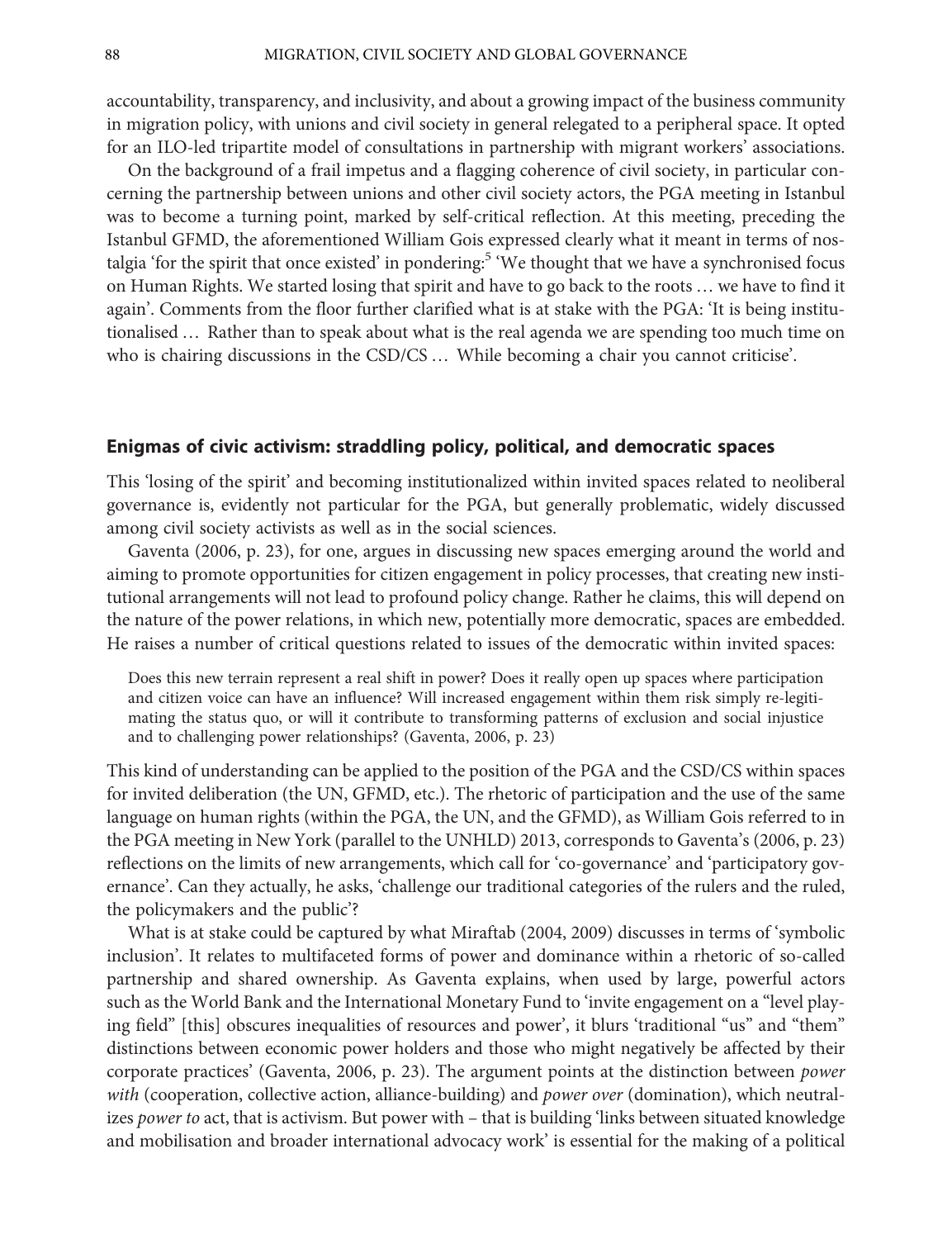space – a point of departure for collective action, 'in order to challenge global economic power' (Gaventa, 2006, pp. 25–26).

But, what is then political space? The political can start with being situated within new terrains of invited space for citizens' dialogues that correspond to the meaning of space as a dynamic social field of struggles; 'a social product', humanly constructed and including control, domination and power relations (Gaventa, 2006, p. 26).<sup>6</sup> If we apply this perspective to the PGA as a global migrant network, it is important to emphasize the distinction between policy space and political space. While the former refers to meeting places for deliberation between citizens and policymakers (such as the GFMD's 'CS'), the latter relates to institutional channels, political discourses and practices through which precarious people and contending organizations working with them can pursue social justice, human rights and poverty reduction (cf. Gaventa, 2006, p. 26). Although these questions are inherent within regular documents formulated at PGA meetings, which address the UN and the GFMD, the primary expectations of PGA members are focused on realizing genuine democratic dialogue and influencing the global governance regime politically. It implicates, in consequence, what Gaventa refers to as *democratic space*; a space 'in which citizens can engage to claim citizenship and affect governance processes' (Gaventa, 2006, p. 26, with reference to Cornwall & Coehlo, 2006). It would lend substance to the idea of 'invited dialogue' within, for example, the CS as a meeting place for deliberation between civil society, states, and international organizations within the GFMD framework. Such an 'invited space' ought, with reference to the expectations of PGA delegates, to be 'democratic spaces' related to, as formulated in general terms by Gaventa (2006, p. 26), 'opportunities, moments and channels where citizens can act to potentially affect policies, discourses, decisions and relationships that affect their lives and interests'.

However, as evident from deliberations at the PGA meeting in Istanbul 2015, the actually existing policy space in the GFMD process hardly functions as a democratic space from the perspective of civil society. The institutionalization of civil society is not necessarily counterproductive in itself, but can bring with it a tamed and de-politicized NGOization if controlled by the self-same dominant political and economic interests; the politics and policies, which have originally been the object of contestation. It is an enigma observed, in the global north as well as the south, as imminent in the staging of invited spaces.<sup>7</sup> This, in turn, implicates the necessity of a continuous revival and renewal of civil society alliances in order to develop a counterhegemonic network of equivalence that amalgamates multiple subject positions within a powerful coalitional movement: that is, to constantly strengthen a composite movement from within. This is a still unsettled issue. It has been the object of critical/selfcritical debate in Istanbul 2015, and has continued in PGA venues in both Dhaka 2016 and in Berlin 2017, with a conceivably more potent and less disciplinary financial/organizational backing that those in for example Stockholm and Istanbul.

The discussions at the Berlin PGA meeting in 2017 contended that the PGA, and the wider institutionalized and permanent civil society fora which have originally emanated from it (e.g. GCM and MADE), need to reconnect to activist, radical and fundamental beliefs, and responsibilities (PGA, Panel 3 on 'Institutional Obstacles'). Envisaging its upcoming venue in Morocco in 2018, the PGA's still essential mission was stressed, regionally as well a globally. The need for a critical perspective on civil society actors captured by government interests was emphasized, as well as the need for strengthening autonomy through the revitalization of regional and global alliances. In this perspective, participants pointed to the importance of strengthening partnerships with labour unions. Others emphasized the strengthening of bonds with fora outside the narrow purview of the GFMD, such as the WSFM; an invented space, which sprung from the WSF, with similar visions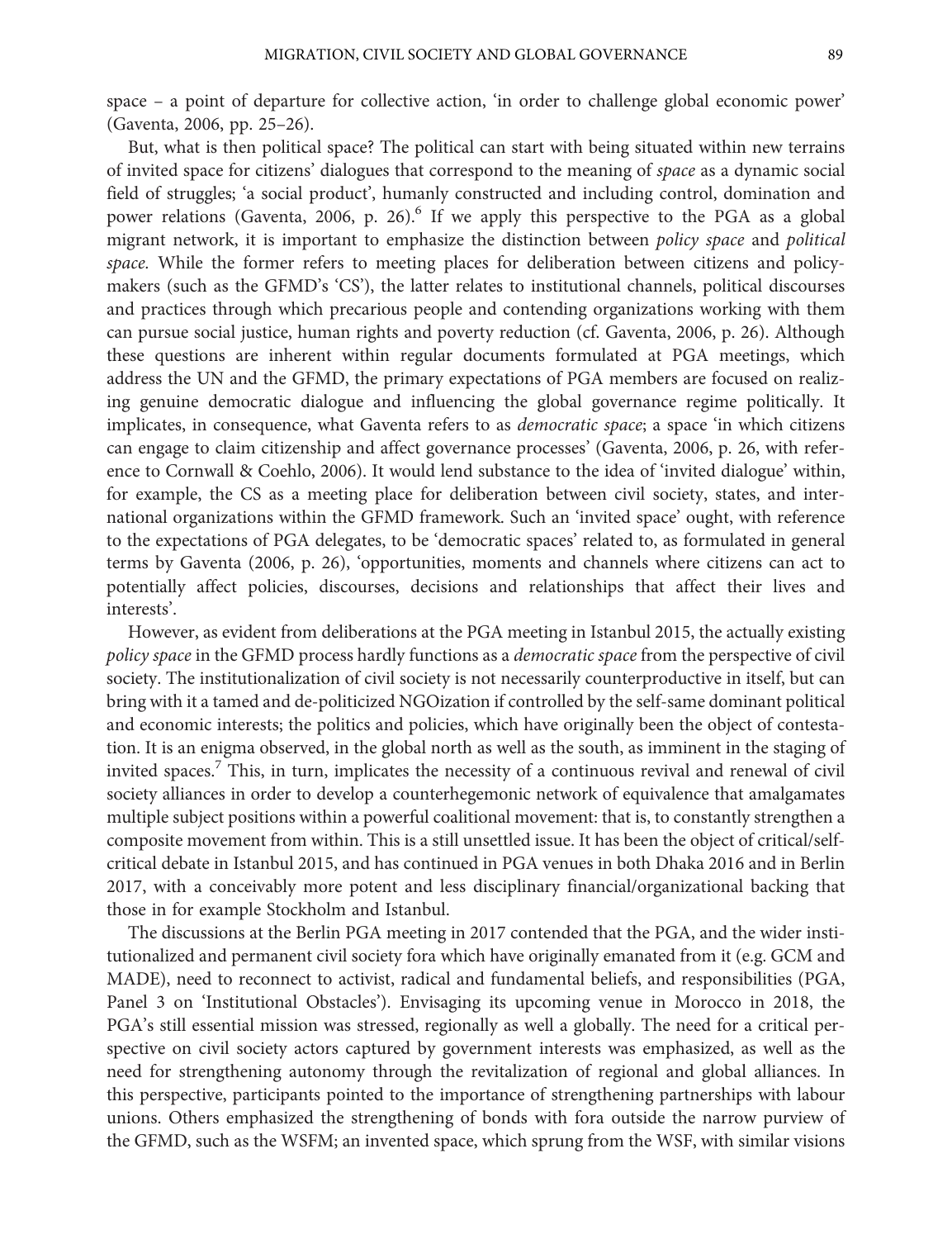as those originally grounding the PGA, but wider autonomy. After all, in spite of a discouraging experience, at times, for many activists, the original radically critical values and positions of the PGA as an invented space remain a fundamental platform.

#### Contestation or appropriation? Vagaries of an inside–outside strategy

As we have laid out in the preceding discussion, there are obvious problems connected with contemporary movement strategies bound into an ambiguous position as both participating in 'dialogue' within 'invited spaces' and with counterhegemonic ambitions to transform existing power relations. We have illustrated this with the case of the PGA as a global movement in the making, positioning itself as counterpoised to the intergovernmental forum of the GFMD. Recording self-reflections of movement activists in the PGA in the course of the 2013 UNHLD, and later in Stockholm 2014, Istanbul 2015, and Berlin 2017, we have depicted this mission as connected to risks of a depoliticizing co-optation. Without subscribing outright to the idea of a universal 'stage model' (Coy & Hedeen, 2007 [2005]), we do see, in conclusion, co-optation as a complex amalgamating process, beyond single acts or particular events, as expressed on different levels and as potentially incremental, typically proceeding through consecutive and tendentially cumulative steps.

The start of the PGA as nodal point for a contending movement was, seen in this perspective, marked by the inception of a collective global engagement. It was focused on what had been identified as a widely shared issue of dispossession and social justice with activists representing the global south at the forefront. It was premised on the identification of a multitude of civil society actors with joint demands for change to be advanced through an 'inside–outside' contestative strategy, sustained by a globally extended 'network of equivalence'. It called, from the perspective of migrant organizations and migrant advocacy NGOs/INGO's, for the rapport with powerful, but every so often ambivalent, allies among global unions. This was based on struggles over the precarity of contemporary labour relations; nationally, regionally, and globally. We have illustrated vagaries connected with managing this puzzle through the course of events at the UNHLD in New York 2013. Therefore, we could witness, on site, an already ambivalent positionality of the labour unions, becoming exacerbated by their progressive marginalization in the context of a covert process of inclusionary, but selective and subordinating, hegemony management by governments, business interests, powerful international organizations, and the chosen gate-keeping humanitarian INGOs.

A powerful marker of co-optation was, at this stage, the parallel, almost universal appropriation by governments of the discourse of 'human rights', hitherto flown as the frontal parole of civil society; yet henceforth (as captured by disorientated self-reflection of movements activists) as a floating, and tendentially 'empty', non-obliging signifier. In essence, a moral 'last utopia' (Moyn, 2010) in the age of neoliberal globalization where the twentieth century's totalizing ideopolitical conceptions of 'social justice' have been declared dead by default. Yet, as contended by Moyn (2010, p. 227), if human rights shall relate to 'core values that demand protection they cannot be all things to all people … the last utopia cannot be a moral one'. A moral discourse of 'human rights', but without a distinct prominence of labour rights and labour protection, and social rights in general, is of limited interest to trade unions in particular. The Stockholm GFMD was marked by a further step towards co-optation of civil society via a transition from the appropriation of movement language to a condition of in-depth 'institutional appropriation' (Coy & Hedeen, 2007 [2005]). It was a process also signified by the tendential assimilation of movement leaders and movement programmes, bound up through financial control by a powerful humanitarian INGO as the gatekeeper (the ICMC). We have, in tandem with a global policy shift, depicted this process of increasingly deep-seated appropriation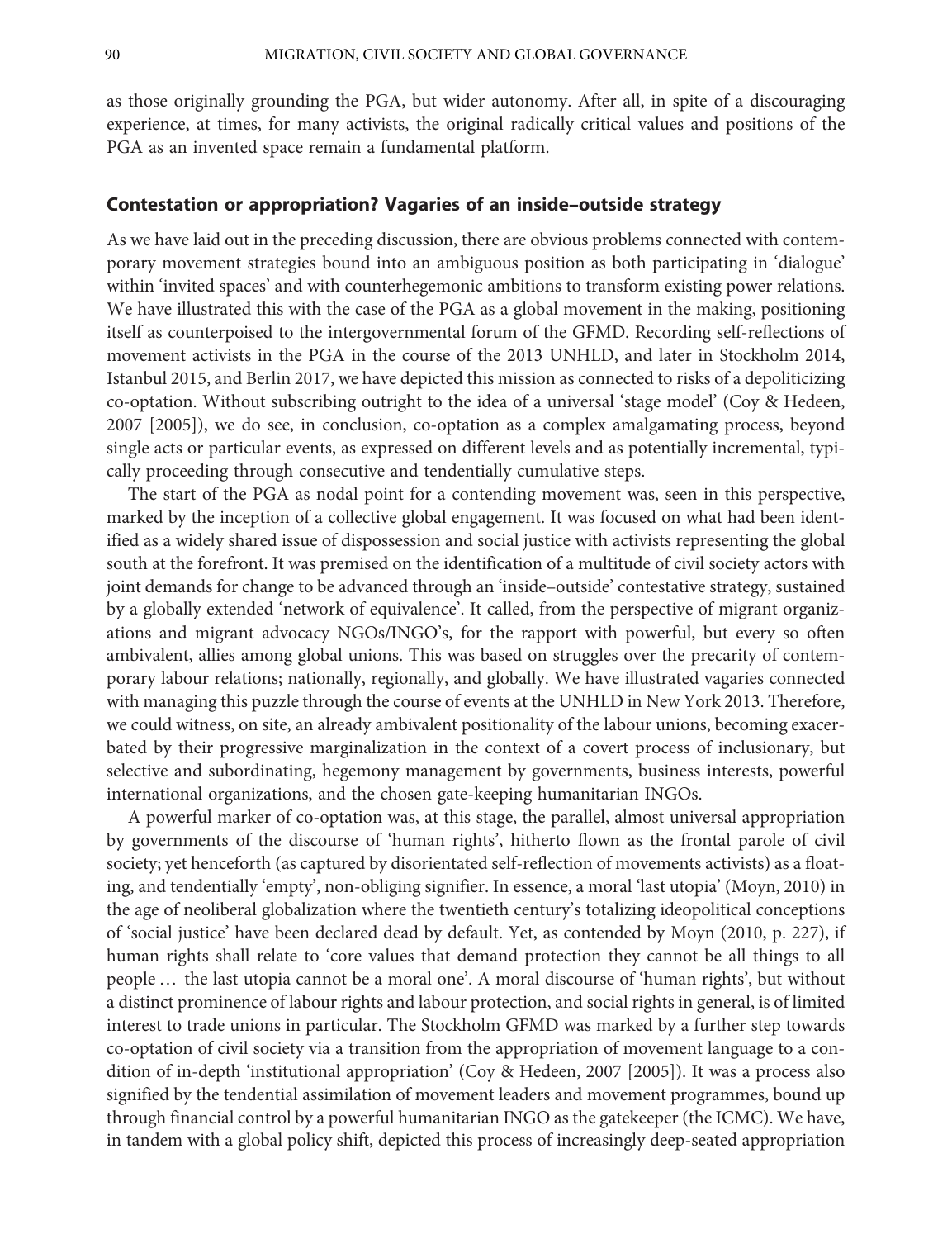of a movement in the making – thereby tendentially 'unmaking it' – as intertwined with a process of consensual hegemony making. It is, more specifically, spun around an appropriative and dispossessing so-called win–win–win formula of 'managed migration', prioritizing the local and global interests of employers and migrant receiving countries.

Let us, in this vein, conclude by quoting Brubaker's<sup>8</sup> comment that 'in relationships marked by power imbalances, cooperation and co-optation are nearly indistinguishable'. The implications appear clear, and the concept of 'space' is of discriminating importance. While the PGA and similar civic networks and movements of civil society are struggling to gain influence within formal 'invited spaces', they need to continuously critically recreate and consolidate their own 'invented spaces', in order to be able to develop a sustainable capacity as counterhegemonic political subjects. This implicates, among others, as addressed by movement activists in Berlin, a revived process of transversal dialogue bringing the unions solidly back into a strengthened, more autonomous and sustainable 'network of equivalence'.

#### **Notes**

- 1. Information on the history and politics of the PGA is available at, among others: http:// peoplesglobalaction.org/about/history/.
- 2. Represented by, e.g. the International Assembly of Migrants and Refugees (Rother, 2013).
- 3. Founded in connection with the PGA meeting connected with the GFMD in Geneva, 2011.
- 4. See Triandafyllidou (2013) and Fudge and Strauss (2013) for critical analyses of schemes of circular and temporary migration (2013).
- 5. Referring, in particular, to the PGA summit in Manila, 2008.
- 6. Referring to Lefebvre (1991) and Cornwall (2002).
- 7. For example, Wikström and Lundström (2002), Kaldor (2003), Veltmeyer (2009), Neocosmos (2011), Léon-Rosales and Ålund (2017).
- 8. Brubaker (2003), quoted in Coy and Hedeen (2007 [2005]).

### Disclosure statement

No potential conflict of interest was reported by the authors.

### Funding

This article is a contribution to the Swedish Research Links project, 'Migration and development. What space for civil society in global governance? (MIGLINK)', with financial support through the Swedish Research Council [grant number 348-2013-6682].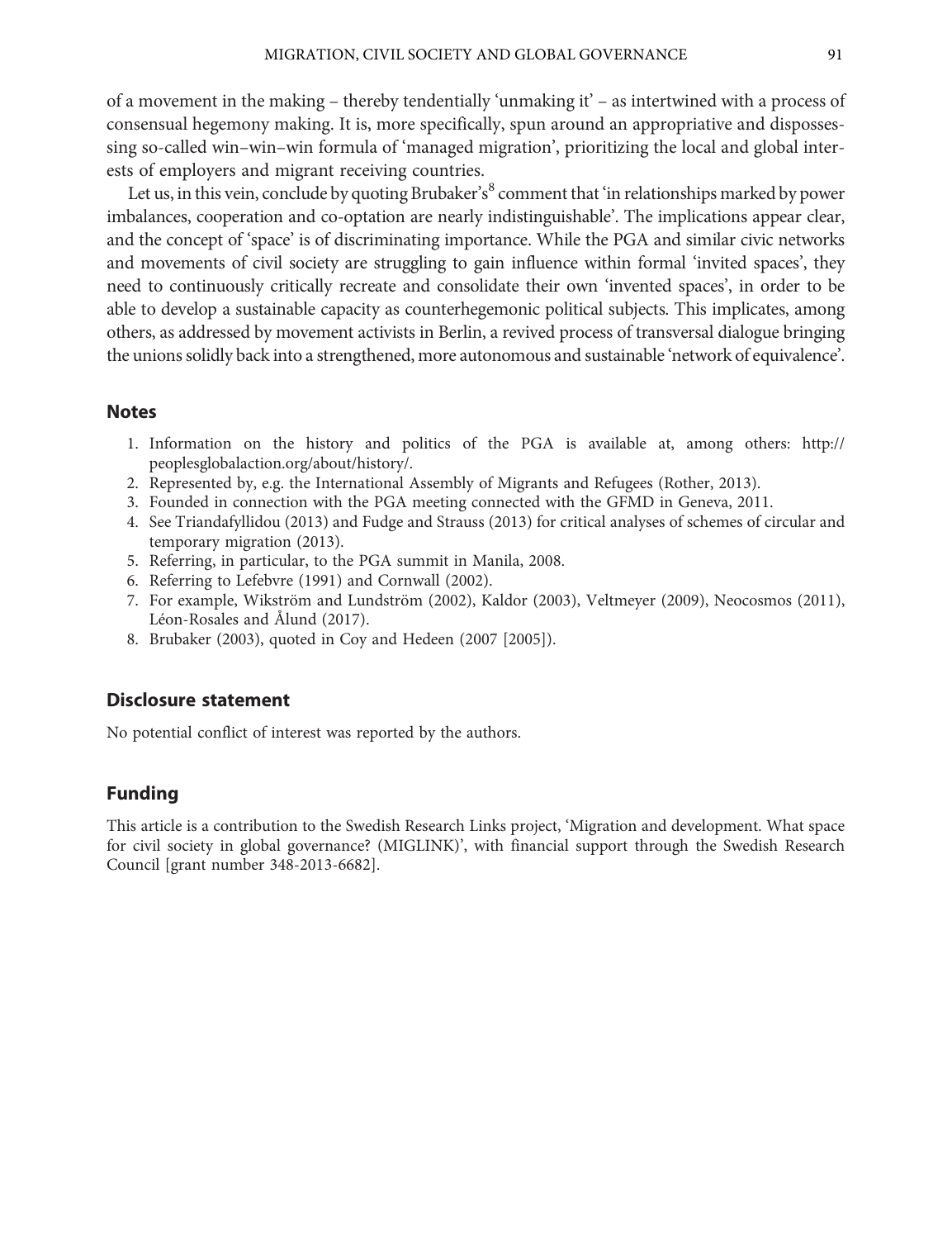#### References

- Ålund, A., Schierup, C.-U., & Neergaard, A. (2017). Reimagineering the nation. Essays on twenty first century Sweden. Frankfurt am Main: Peter Lang.
- Brock, K., Gaventa, J., & Cornwall, A. (2001). Power, knowledge and political spaces in the framing of poverty policy. Brighton: IDS.
- Brown, W. (2005). Edgework: Critical essays on knowledge and politics. Princeton, NJ: Princeton University Press.
- Brubaker, D. (2003, April 3–7). Personal comments during discussion at 'Restorative Justice and Conflict Transformation: Friends or Foes' presentation by Michelle Armster and Lorraine Stutzman-Amstutz at NCPCR-PeaceWeb Conference, April 6, 2003, Atlanta, Georgia.
- Cornwall, A. (2002). Locating citizen participation. IDS Bulletin, 33(2), 49–58.
- Cornwall, A., & Coehlo, V. (Ed.). (2006). Spaces for change? The politics of citizen participation in new democratic arenas. London: Zed Books.
- Cox, R. W. (1983). Gramsci, hegemony, and international relations: An essay in method. Millennium: Journal of International Studies, 12(1), 162–175.
- Coy, P. G., & Hedeen, T. (2007 [2005]). A stage model of social movement cooptation: Community mediation in the United States. Retrieved from https://eds-a-ebscohost-com.e.bibl.liu.se/eds/detail/detail?vid=2&sid= 259e066a-bcdd-49a5-9712-be8bdde4819f@sessionmgr4006&bdata=JnNpdGU9ZWRzLWxpdmUmc2Nvc GU9c2l0ZQ==#AN=17567536&db=edb
- Deak, A. (2005). The condition of hegemony and the possibility of resistance. Undercurrent, 2(3), 46–56.
- Feixa, C., Pereira, I., & Juris, J. (2009). Global citizenship and the 'new, new' social movements. Iberian connections. Young, 17(4), 421–442.
- Flecker, K. (2011). Model program or mistake? Canada's temporary foreign worker program (TFWP). Toronto: Canadian Labour Congress.
- Flecker, K. (2014). Not wanted on the voyage. Migrant workers' needs and rights continue to be ignored. The Monitor. Retrieved from https://www.policyalternatives.ca/publications/monitor/not-wanted-voyage
- Fudge, J., & Strauss, K. (Eds.) (2013). Temporary work, agencies, and unfree labor. Insecurity in the new world of work. New York, NY: Routledge.
- Funke, P. N. (2014). Building rhizomatic social movements? Movement-building relays during the current epoch of contention. Studies in Social Justice, 8(1), 27–44.
- Gaventa, J. (2006). Finding the spaces for change: A power analysis. IDS Bulletin, 37(6), 23–33.
- Gill, S. (2003). Power and resistance in the new world order. London: Palgrave.
- Global Unions. (2013). Open letter to United Nations Secretary General Ban Ki-moon concerning trade union and civil society inclusion at the High-level Dialogue on Migration and Development New York, October 3– 4, 2013. Public Services International. Retrieved from http://world-psi.org/en/support-our-action-sign-letter
- Global Unions. (2015). Global unions briefing paper: 2015 Global Forum on Migration and Development. Brussels: Author.
- Gramsci, A. (1971). Selections from the prison notebooks of Antonio Gramsci. (H. Quinton & G. N. Smith, Eds.), New York, NY: International.
- Hall, S. (1987, June). Gramsci and us. Marxism Today, pp. 16–21.
- Kaldor, M. (2003). Global civil society. An answer to War. Cambridge: Polity Press.
- Laclau, E., & Mouffe, C. (1985). Hegemony and socialist strategy. London: Verso.
- Lefebvre, H. (1991). The production of space. London: Verso.
- Léon-Rosales, R., & Ålund, A. (2017). Renaissance from the margins Urban youth activism in Sweden". In A. Ålund, C.-U. Schierup, & A. Neergaard (Eds.), Reimaginiering the nation. Essays on Swedish society (pp. 351–374). Frankfurt am Main: Peter Lang.
- Likic-Brboric, B., Schierup, C.-U. (2015). Labour rights as human rights? Trajectories in the global governance of migration. In C.-U. Schierup (Ed.), Migration, precarity and global governance (pp. 223–244). Challenges for labour. Oxford: Oxford University Press.
- Lister, R. (1996, July 16–18). Citizenship: Towards a feminist synthesis. The Conference: Women and Citizenship, University of Greenwich, London.
- Melucci, A. (1989). Nomads of the present social movements and individual needs in contemporary society. Philadelphia, PA: Temple University Press.